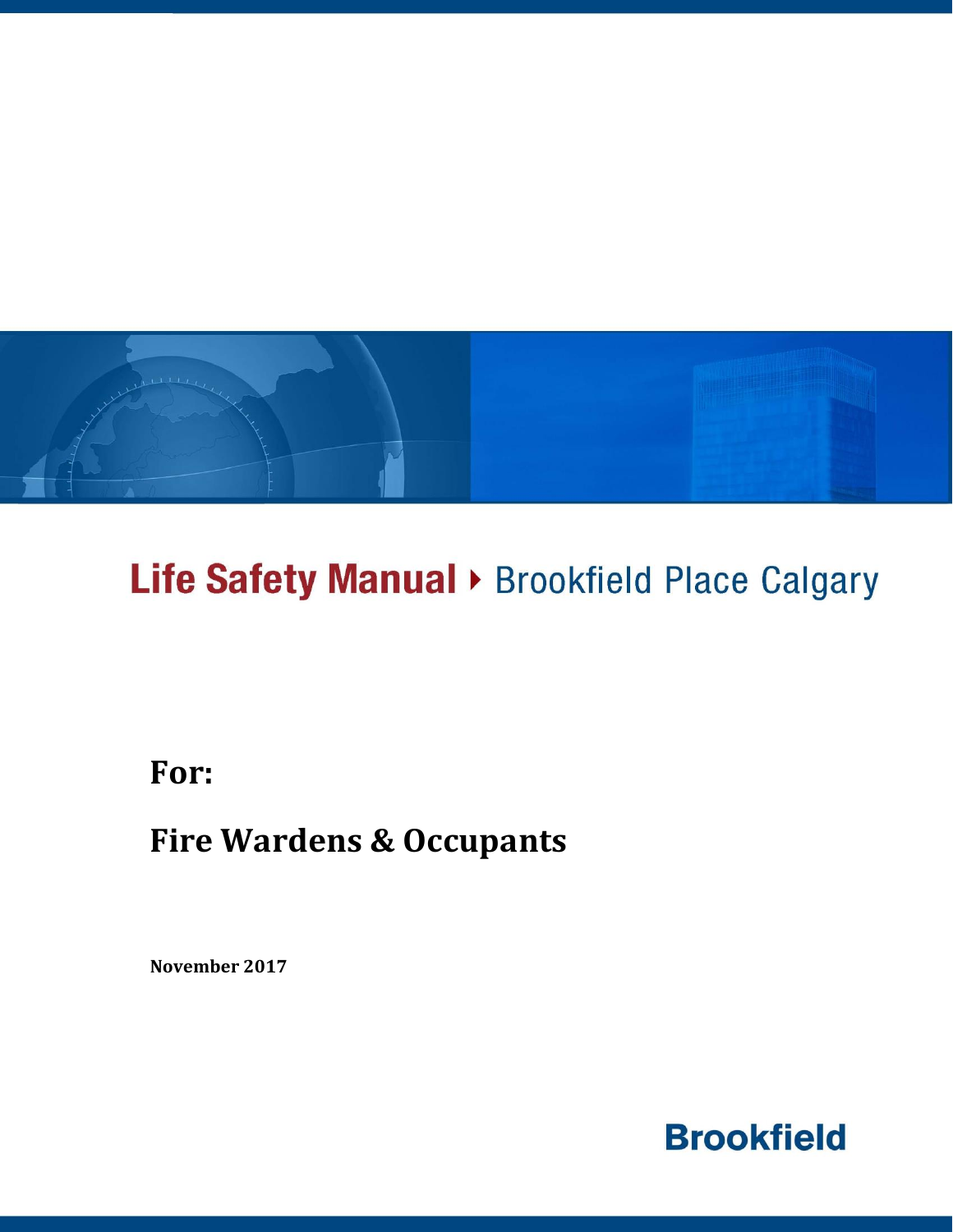

# **Table of Contents**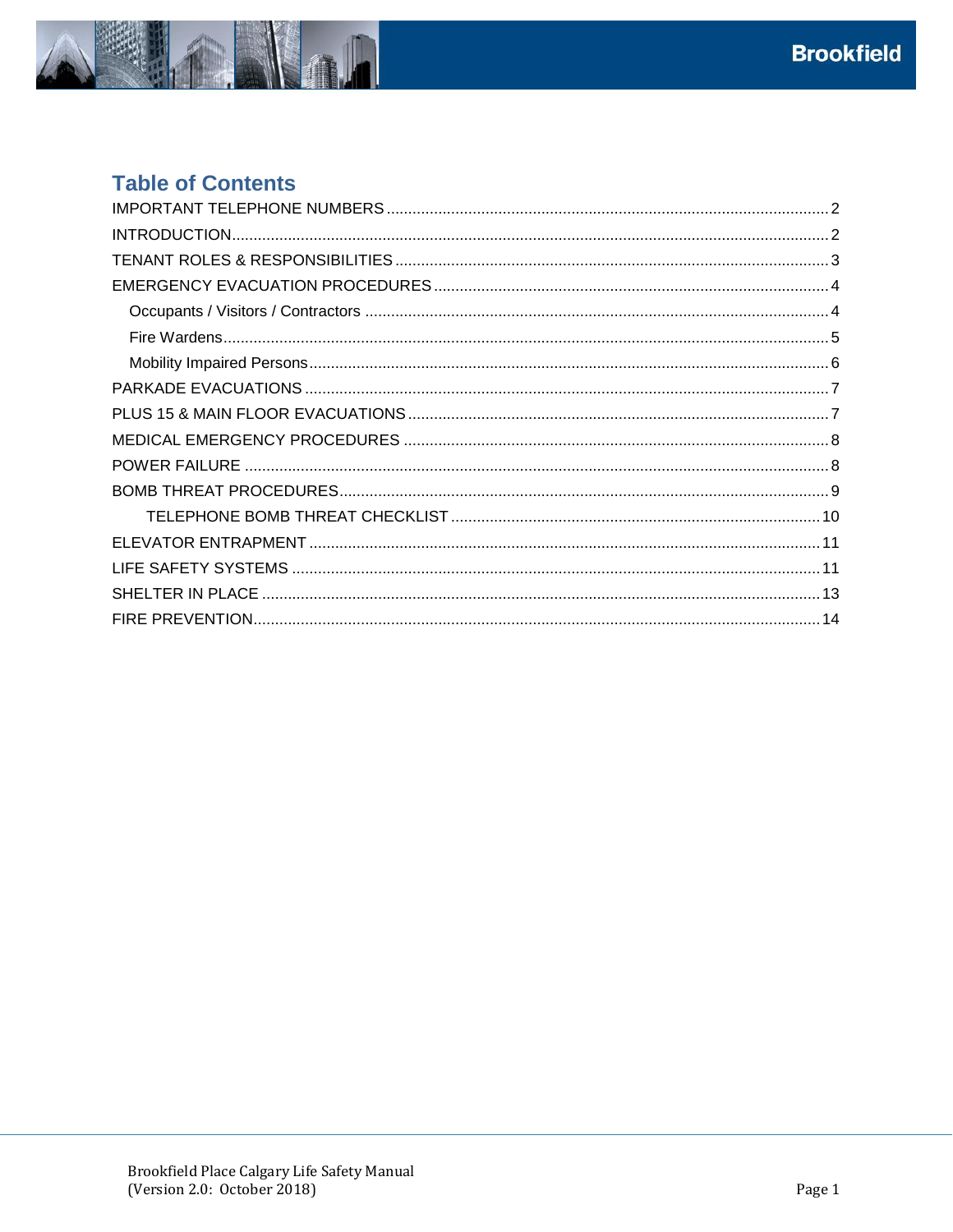

### <span id="page-2-0"></span>**IMPORTANT TELEPHONE NUMBERS**

Fire, Medical or other Life Threatening Emergencies

911

**Security** 

(403) 265-4469

Service Centre Number – (Water – Electrical Failure – Building Hazard Incidents)

<span id="page-2-1"></span>310-SERV (7378)

# **INTRODUCTION**

Brookfield Properties places a priority on the safety of their tenants, visitors, contractors, etc. Brookfield provides this manual to occupants to use in the creation of their own plans. These are the minimum requirements for a safe evacuation from the building. Occupants are required to plan for evacuations of their own space. Should you have any questions or concerns with respect to this manual, please contact the Senior Manager, Security & Life Safety at (403) 770-7091.

As a required safety precaution, each floor shall have a minimum of one (1) Warden per every fifteen (15) occupants. All wardens are to be appointed by their respective companies to represent their space on a floor. Regular meetings should be scheduled between the wardens in the company to maintain your evacuation plans. Brookfield Management will conduct a drill once per year. Additionally, evacuation training can be provided at any time by the Manager, Security & Life Safety throughout the year as requested or you may attend one of the buildings scheduled training sessions. At least once per year training must be completed with your Fire Wardens.

#### **Do not let an emergency be the first time that you learn about safety features and the evacuation procedures.**

Studies have shown that total evacuation is not practical or generally necessary in high rise buildings. Buildings of 120 feet (39.3 meters) in height use a system of staged evacuation. This means that only the occupants of the floor involved in an emergency situation, the floor above and the floor below are evacuated immediately. If a full building evacuation becomes necessary, then the remainder of the building would be evacuated as quickly as conditions warrant or as the Calgary Fire Department deem necessary. This will be accomplished by the use of the voice communication system wherein instructions will be given as necessary. It must be stressed that upon arrival the Calgary Fire Department is in command of the situation until they are off site.

Total building evacuations are necessary only in the case of serious building emergencies.

As Occupants, familiarize yourself with the following:

- location of the nearest fire alarm pull stations;
- alarm signal tones;
- evacuation procedures;
- emergency exits;
- fire extinguisher locations; and
- all of your floor fire wardens.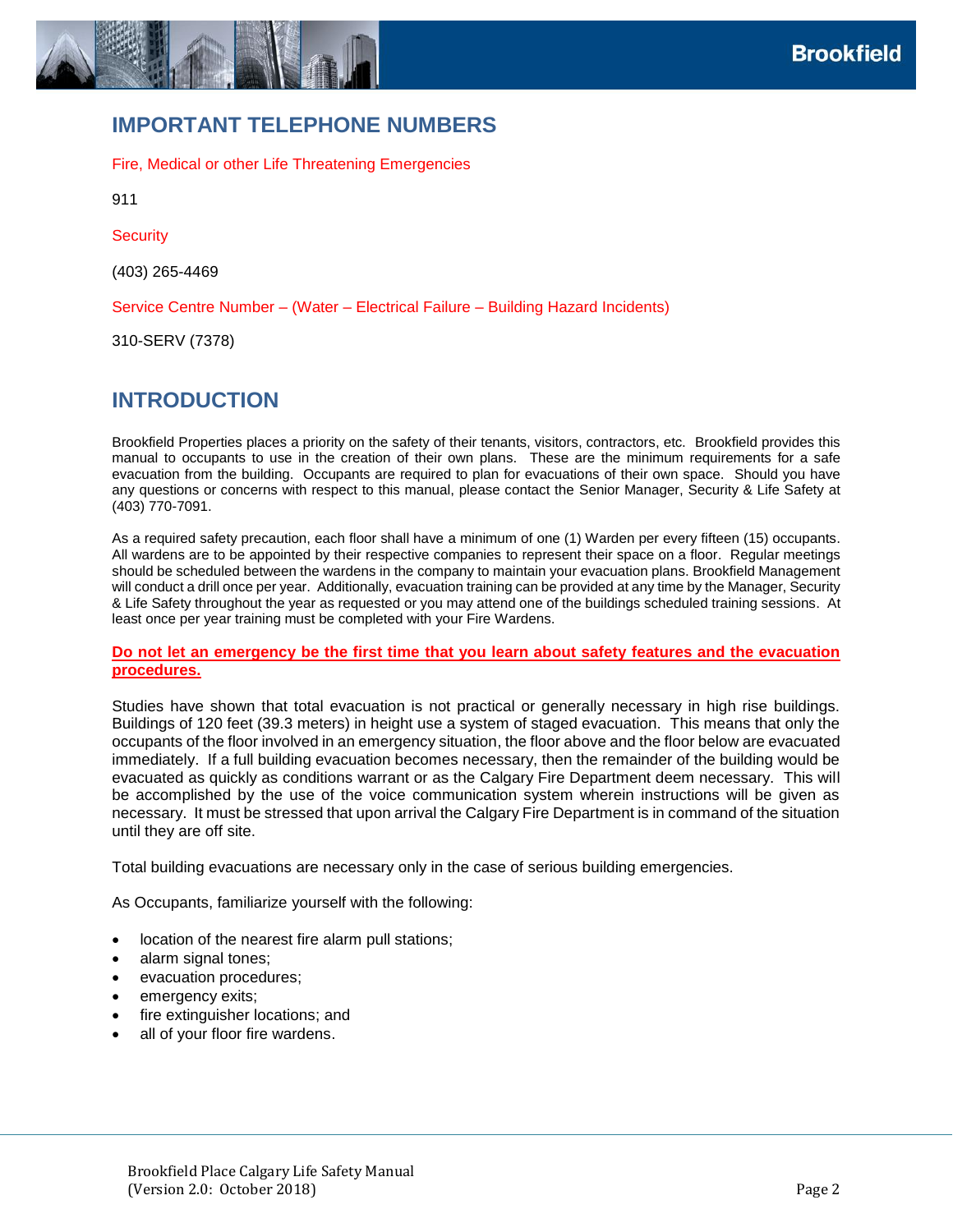

# <span id="page-3-0"></span>**TENANT ROLES & RESPONSIBILITIES**

- Maintain a company life safety and evacuation plan.
- Meet with all the Fire Wardens on your floor(s) a minimum of once every three months to review your evacuation plan.
- Make certain that you always have enough fire wardens and alternates assigned to your floor. A ratio of 1 fire warden per 15 people is recommended. If this means there will be less than two (2) fire wardens for an office, then ensure that there are trained alternates in place. Maintain accurate records of the fire wardens and their alternates.
- Consider having a specific quadrant assigned to each fire warden and alternate.
- Maintain a current list of people who are mobility impaired or need extra assistance in evacuation.
- In advance ensure you recruit enough buddies to aid those people requiring extra assistance should an evacuation be needed. These people will remain with the mobility impaired persons throughout the evacuation and assist them should they be required to take the stairs.
- Keep areas surrounding fire alarm stations, fire extinguishers and stairwell doors free of obstructions. Ensure evacuation routes are not blocked.
- Twice per year walk through the evacuation process with your staff. This can include leaving your office and going down the stairwells to the building exit points. This will help occupants understand their role in an evacuation and assist fire wardens in getting people out safely. This should be a planned event. Please notify Brookfield when this activity will take place and we will have staff on hand to assist you with answering questions that may arise.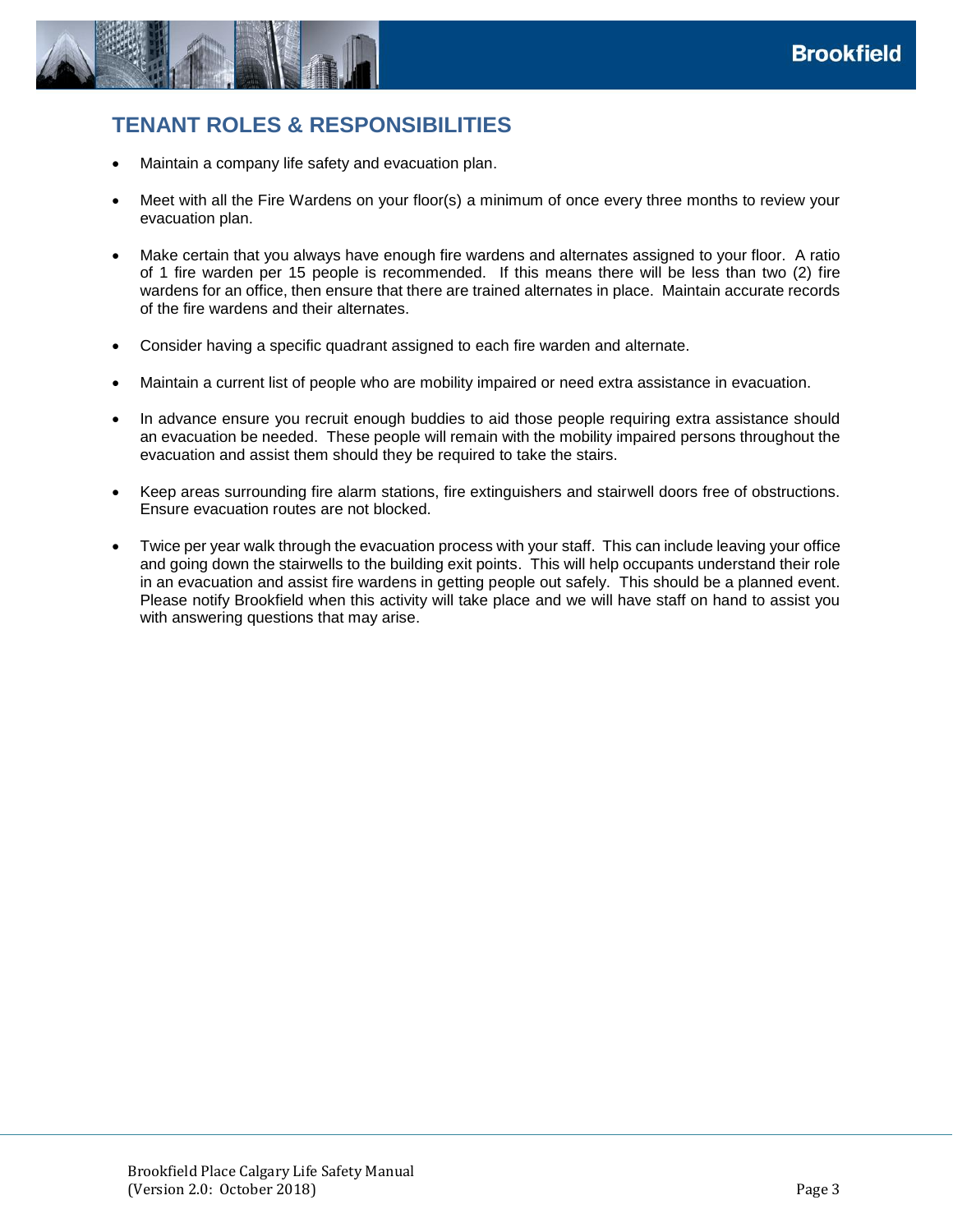

# <span id="page-4-0"></span>**EMERGENCY EVACUATION PROCEDURES**

### <span id="page-4-1"></span>**Occupants / Visitors / Contractors**

#### FAST OR EVACUATION STAGE – 120 beats per minute

- 1. If on your home floor, collect your coat and keys as you may not be able to return to your floor.
- 2. Evacuate the floor, via the nearest exit stairwell and proceed to the nearest cross over floor not in evacuation alarm. If the nearest cross over floor is in evacuation continue down to next cross over or continue going down and out of the building to the off-site evacuation area.

#### CROSS OVER FLOORS:

The floors designated as crossover floors in this building are 5, 10, 15, 18, 21, 26, 31, 36, 41, 46, 51, 55 and 57.

#### DESIGNATED OFF-SITE EVACUATION AREA:

*Primary: Bow Valley Square - 205 - 5 th Avenue SW North Side of Brookfield Place Calgary Designated Location(s): Main floor or Plus 15 Levels*

*Alternate: Suncor Energy – 111 – 5 th Avenue SW North East Side of Brookfield Place Calgary Designated Location(s): Main floor or Plus 15 Levels*

- 3. Use the stairwell and not the elevators. If you encounter smoke use the alternate stairway (cross over floor). If both stairwells contain smoke remain on the floor and call 911 & building management to advise them of the situation. The Fire Department will then make rescuing you a priority.
- 4. Evacuate without excessive noise to enable announcements to be heard. Stay on the inside railing of the stairwell in single file. Allow other floors to merge into the stairwell.
- 5. Bottlenecking occurs on the lower levels, watch for signage and markings for the exit.
- 6. Do not return to your floor until the all clear announcement is heard. Even if the alarm tones are silenced. This does not always mean that the alarm has ended.
- 7. If you are evacuating to the ground floor, walk directly to your designated off site evacuation area once exiting the stairwell.
- 8. Upon leaving the building, do not stop or congregate in the plaza area as the Calgary Fire Department and other emergency vehicles may need access to this area to respond to the emergency. Also doing so may back up the traffic coming down the stairwell after you.

#### SLOW OR ALERT STAGE – 20 beats per minute

- 1. Prepare for evacuation, remain calm.
- 2. Follow instructions of the Fire Wardens.
- 3. Listen to announcements.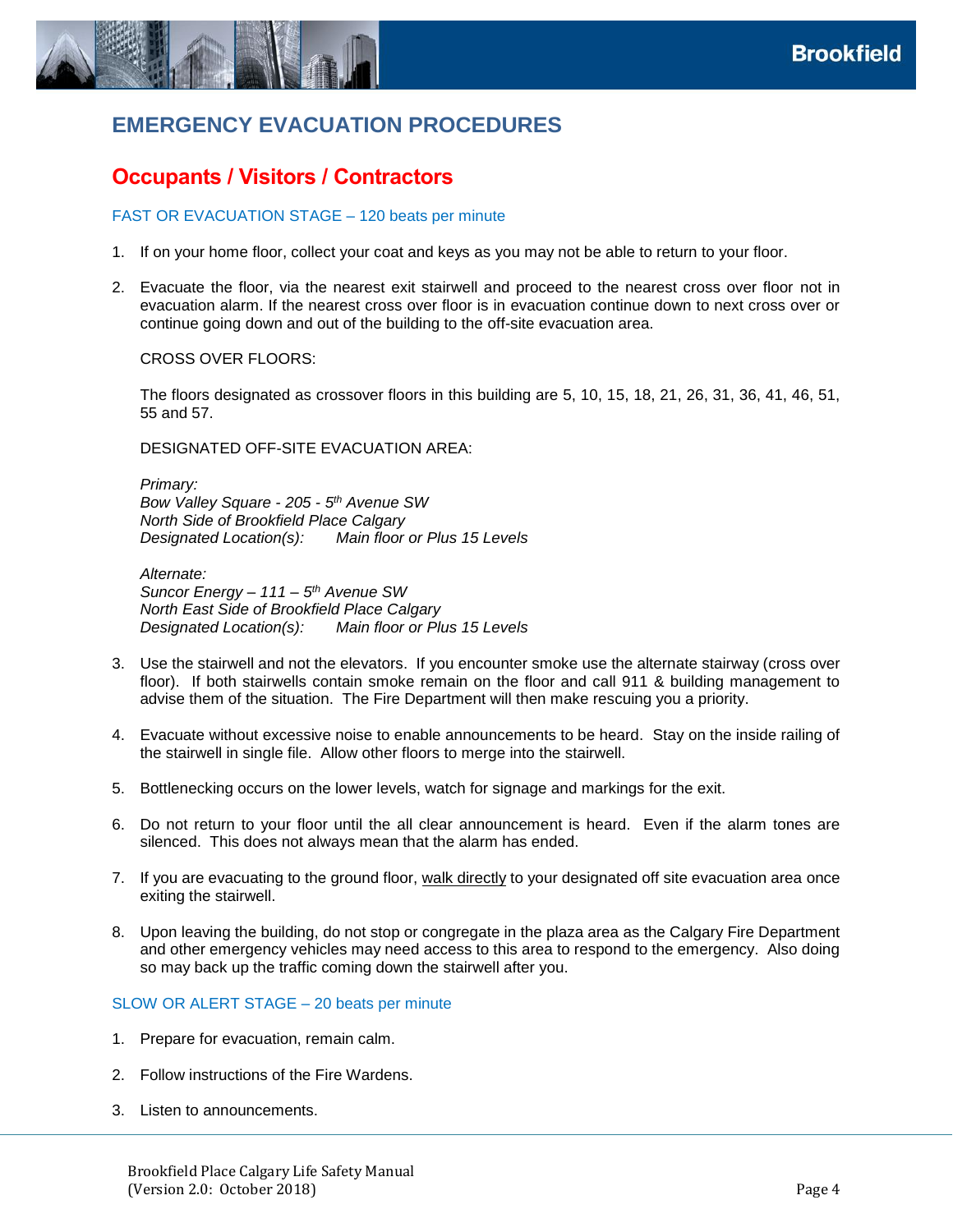

### <span id="page-5-0"></span>**Fire Wardens**

#### FAST OR EVACUATION STAGE: (120 beats per minute)

- 1. Put on the red fire warden cap for identification.
- 2. Meet in the passenger elevator lobby to assign responsibilities and determine who is available.
- 3. Assign person(s) to aid those requiring assistance (Mobility Impaired) in evacuation.
- 4. Ensure exits are unobstructed and that there is no smoke in stairwells.
- 5. Follow instructions of voice communication system and the Fire Department. One warden to remain in the passenger elevator lobby for reporting purposes and to act as the Chief Warden.
- 6. Wardens should direct occupants to the exit stairwells with instruction to proceed to the nearest lower cross over floor not in evacuation alarm. Note: The evacuation may entail exiting the complex and moving to the designated off-site evacuation area.
	- a. Occupants should grab their coats and keys (if available) prior to leaving the floor just in case you are unable to return to the floor.
	- b. Any occupant carrying a liquid must leave it on the floor to prevent spilling thereby causing a slip & fall hazard in the stairwell.
	- c. Persons wearing footwear that is not ideal for walking down stairs should remove them and if possible change into more appropriate foot wear prior to proceeding down the stairs.
	- d. It is recommended that persons who are found texting or using cell phones put these away to ensure evacuees are focusing on the stairs as they are evacuating.
	- e. Wardens are to supervise the merging of tenants accessing the staircase with those already inside it and ensuring evacuees are moving quietly down the inside railing of the staircase.
	- f. When arriving at the Cross Over Floor remain in the lobby area and do not enter other tenant space. Should the lobby area fill up, occupants who have not yet arrived on the floor should continue down to another Cross Over Floor not in alarm.
- 7. Check all areas (i.e. washrooms, storage areas, offices, mailrooms, conference rooms, etc.). This is to ensure individuals are not inadvertently left behind. If someone refuses to evacuate, make a note of their location and advise the Lobby Fire Warden. They will advise building staff of this fact when checking in (see Step 10).
- 8. Wardens should close all doors after checking each area to prevent the spread of fire and confirm that all areas have been checked.
- 9. Report to Lobby Fire Warden that your area is "all clear" and if anyone refused to leave the floor.
- 10. The Lobby Fire Warden will report in using the fire telephone located in the elevator lobby. They need to report that your floor is "All Clear", the number of mobility impaired to be evacuated and if anyone refused to leave the floor.
- 11. The Lobby Fire Warden should be the last person to leave the floor. They may also choose to remain and assist the Mobility Impaired staff.
- 12. Report any violation of procedures or issues that are critical to the fire alarm situation for immediate investigation and corrective action to Brookfield. For non-critical issues please do so upon completion of the evacuation.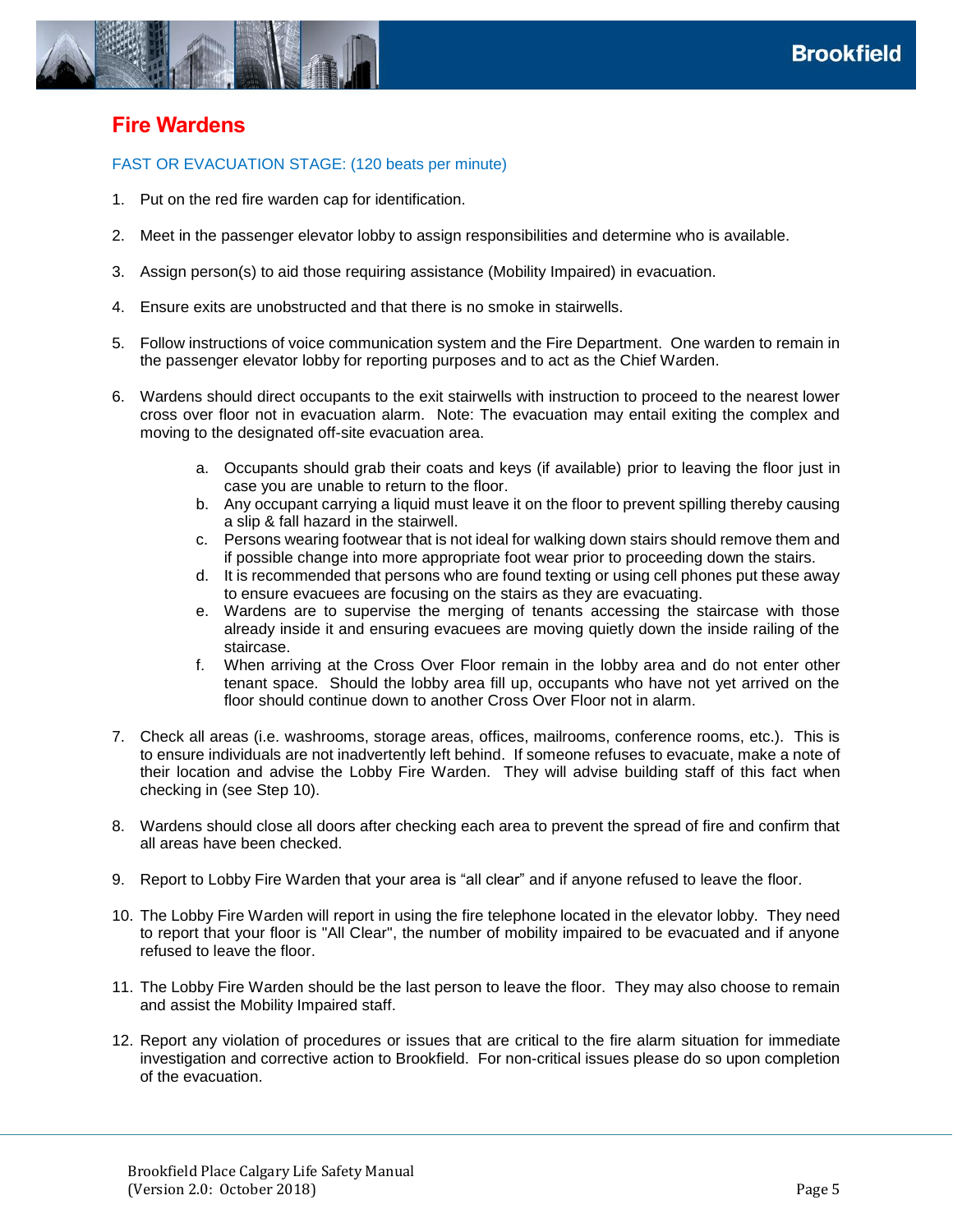

#### SLOW OR ALERT STAGE: (20 beats per minute)

Occupants are not required to evacuate these floors at this time. Be prepared to evacuate these floors should the conditions change or you are instructed to do so.

- 1. Put on the red fire warden cap for identification.
- 2. Meet in the passenger elevator lobby to assign responsibilities and determine who is available.
- 3. Assign person(s) to aid those requiring assistance (Mobility Impaired) in evacuation.
- 4. Ensure exits are unobstructed and that there is no smoke in stairwells.
- 5. Follow instructions of voice communication system and the Fire Department. Be prepared to evacuate should you be required to do so.

## <span id="page-6-0"></span>**Mobility Impaired Persons**

#### **It is the responsibility of anyone wishing or requiring assistance to identify themselves to their Manager or Fire Warden.**

A mobility-impaired person is anyone who requires assistance down the stairwells including, but not limited to, heart condition, broken limbs, sports injury or pregnancy, etc. This may be of a permanent or temporary nature. It is the responsibility of anyone wishing or requiring assistance to identify themselves to their Manager or Fire Warden.

A "Buddy" is someone who is capable of assisting the Mobility Impaired Person should an evacuation be needed where an elevator rescue is not available or the need is immediate. A Buddy should be someone capable of providing this service up to and including carrying the person down the stairs in the most extreme circumstances.

#### **Roles and Responsibilities**

#### FAST OR EVACUATION STAGE – 120 beats per minute

- 1. Proceed to the elevator lobby and check in with the Fire Warden for the floor.
- 2. The Lobby Fire Warden will advise via the fire telephone in the elevator lobby the number of mobility impaired persons that require evacuation. Only Mobility Impaired persons in immediate danger will be evacuated by The Calgary Fire Department.
- 3. If you are not in immediate danger, you may not be evacuated. Be prepared to wait for an extended period.
- 4. Listen for announcements and updates via the public address system.
- 5. Should you require assistance please use the fire telephone in the elevator lobby to call building staff. Wait for a response. During a full building evacuation, it may take several minutes to answer your call due to the number of persons calling in.
- 6. If the elevator lobby is or becomes unsafe, the mobility impaired person and buddies must move to the closest exit stairwell. Advise building management or the fire department of the change in status by either calling in to advise of the relocation.

#### SLOW OR ALERT STAGE – 20 beats per minute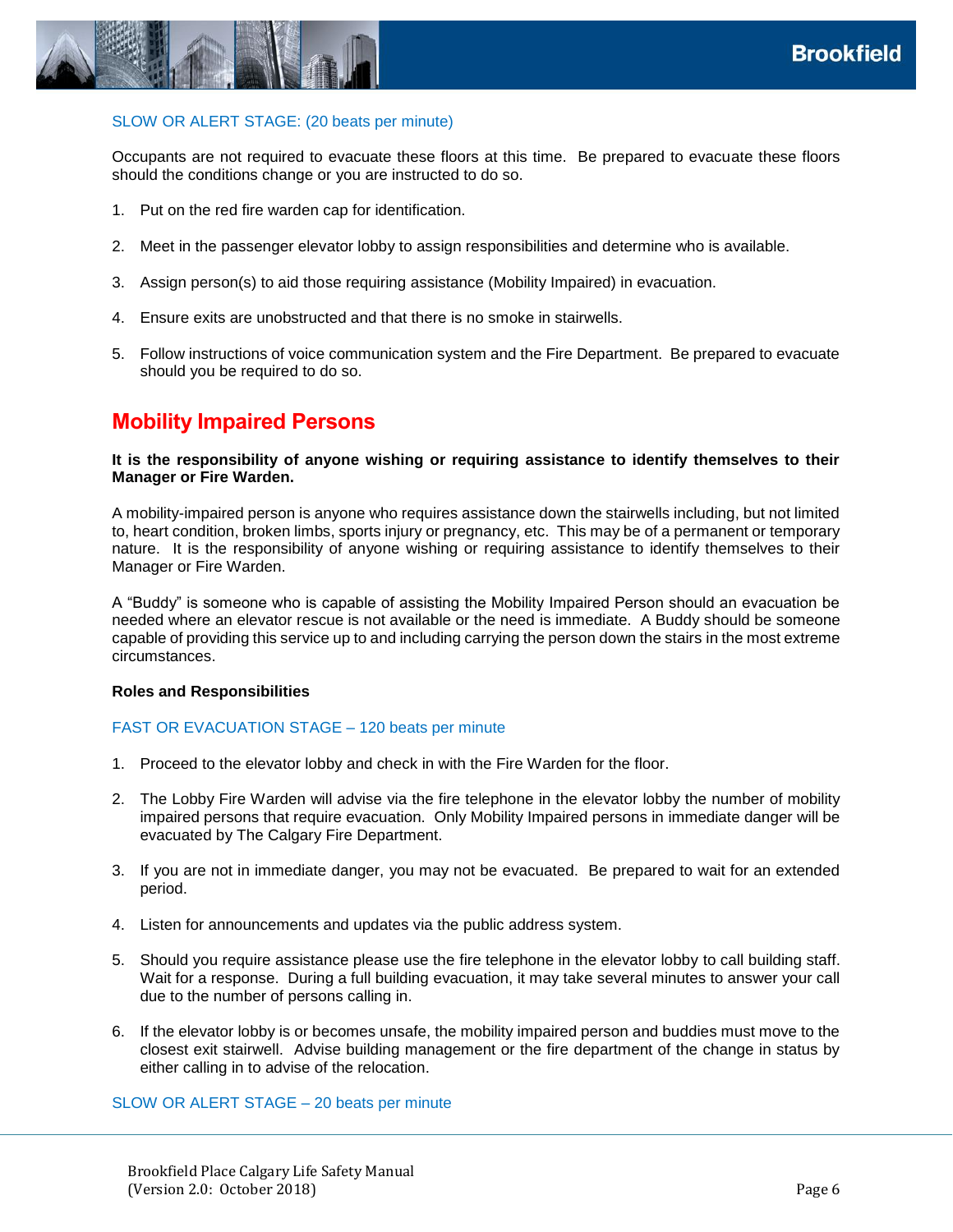



- 1. Prepare for evacuation, remain calm.
- 2. Follow instructions of the Fire Wardens.
- <span id="page-7-0"></span>3. Listen to announcements.

# **PARKADE EVACUATIONS**

If you are in the parkade when an evacuation alarm occurs, proceed to the nearest stairwell and evacuate out of the parkade. Proceed to your designated off site evacuation area. Under no circumstances should you enter the parkade while in evacuation stage (120 beats per minute) to remove your vehicle.

# <span id="page-7-1"></span>**PLUS 15 & MAIN FLOOR EVACUATIONS**

If you are on the Plus 15 or Main floor when an evacuation alarm occurs on those levels, you will be evacuated out of the building. After evacuating out of the building please proceed to your off site evacuation area and remain with the other occupants from the building who have evacuated with you.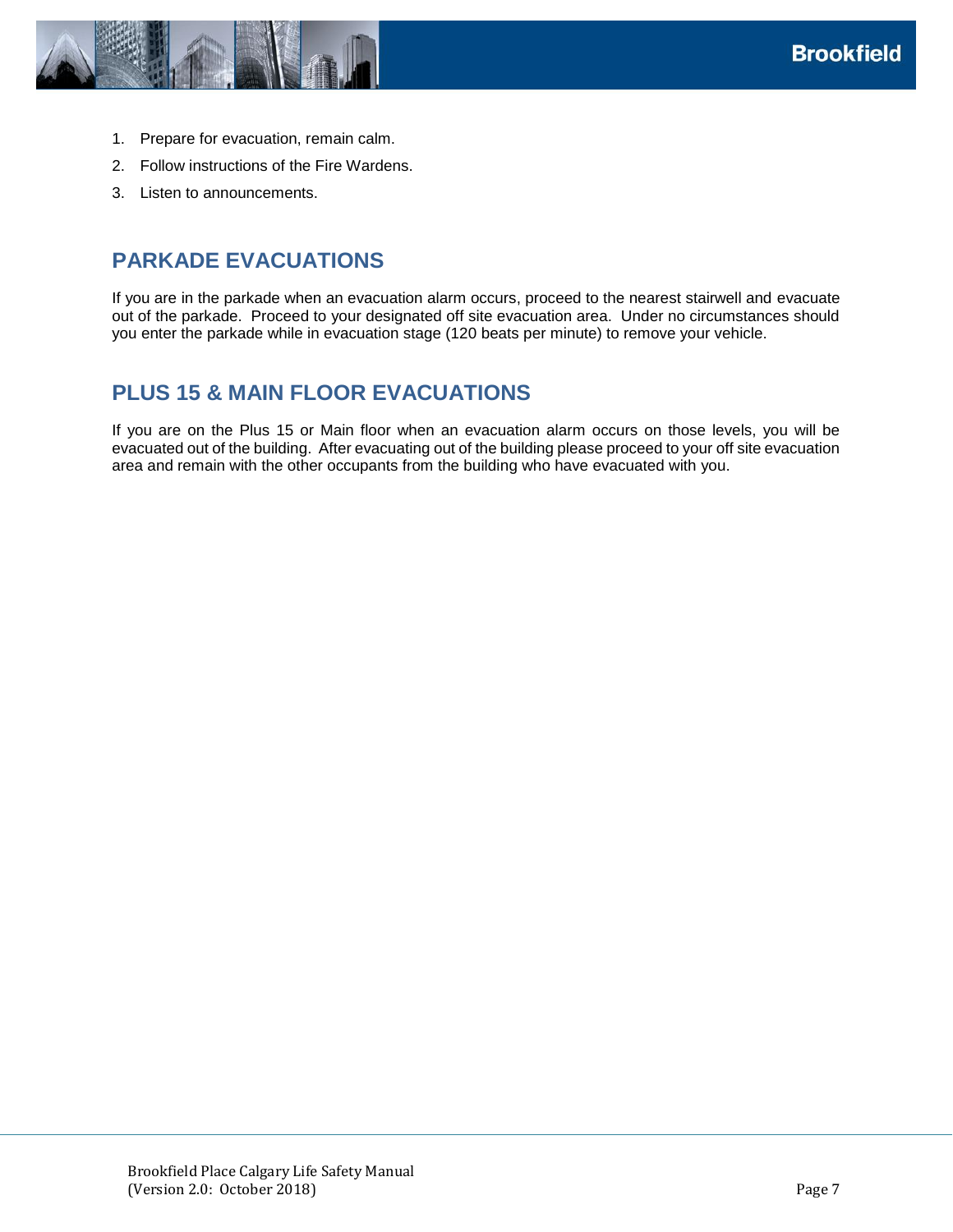

# <span id="page-8-0"></span>**MEDICAL EMERGENCY PROCEDURES**

If someone is injured or becomes critically ill, follow these procedures to ensure the fastest possible response:

Call 9-1-1 (If required dial for an outside line then 911 to reach emergency services)

- Be prepared to provide the following information regarding the person in distress:
	- sex:
	- − apparent age;
	- − the nature of the illness or injury;
	- − conscious or unconscious and breathing or not breathing;
	- − the specific location of the injured person is IMPORTANT (floor, tower and room number); and
	- − company name.
- Do not leave the injured or ill person alone.
- Call the **BROOKFIELD SECURITY CONTROL CENTRE at (403) 265-4469.**

Security personnel will do the following once being advised of the emergency:

- If 911 have not been called, they will do so.
- They will dispatch a guard with a First Responder Kit & AED (Automated External Defibrillator) to the location of the emergency.
- They will lock off a freight elevator for EMS to use upon arrival.
- They will wait for the ambulance outside the building.
- On arrival, they will escort the ambulance attendants directly to the injured or ill person.
- <span id="page-8-1"></span>If needed, security will escort the ambulance attendants and the injured or ill person back down the freight elevator and out of the building.

## **POWER FAILURE**

Brookfield Place Calgary is equipped with a generator that in the event of a power failure will automatically supply electrical power to the life safety system. Power will be supplied to operate emergency elevators (one per bank), the fire pump, emergency lighting and the public address system.

You will be kept informed by way of the emergency address system of the extent and duration of the power outage as information becomes available from the City of Calgary.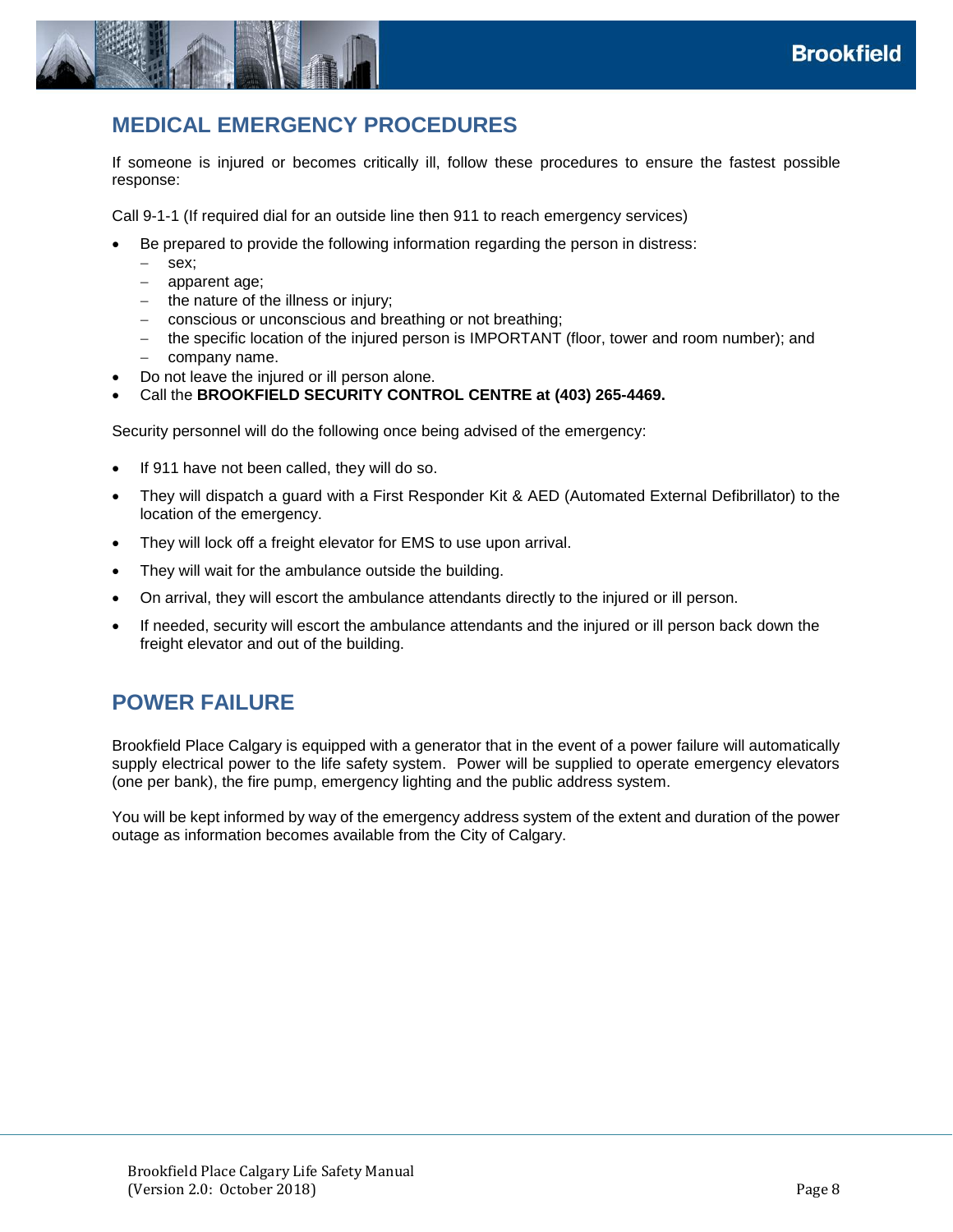

# <span id="page-9-0"></span>**BOMB THREAT PROCEDURES**

When a bomb threat is received:

- 1. Listen carefully and remain calm.
- 2. Do not interrupt the caller.
- 3. Attempt to keep the caller talking.
- 4. Obtain as much information as possible using the questions on the attached "Bomb Threat Checklist" form. Ask as many questions as possible on the checklist and take down the information.
- 5. Do not hang up or disconnect your telephone, even after the caller hangs up.
- 6. Contact your immediate supervisor.
- 7. Use another telephone line to:
	- Call **9-1-1** and report everything to the Police, or have someone do this for you.
	- Call **(403) 265-4469** to advise Brookfield Security**.**
- 8. Return to your desk. Wait for further instructions.
- 9. Remain calm and do not cause any panic by alarming anyone else. The Police, security, maintenance and management personnel will be dispatched to your area and they will decide what course of action is appropriate.
- 10. If evacuation is required, building staff will complete a search of the evacuation route before evacuation begins.
- 11. Occupants will be required to search their work areas for unusual items and report them in if found. Do Not touch or handle anything that is suspicious.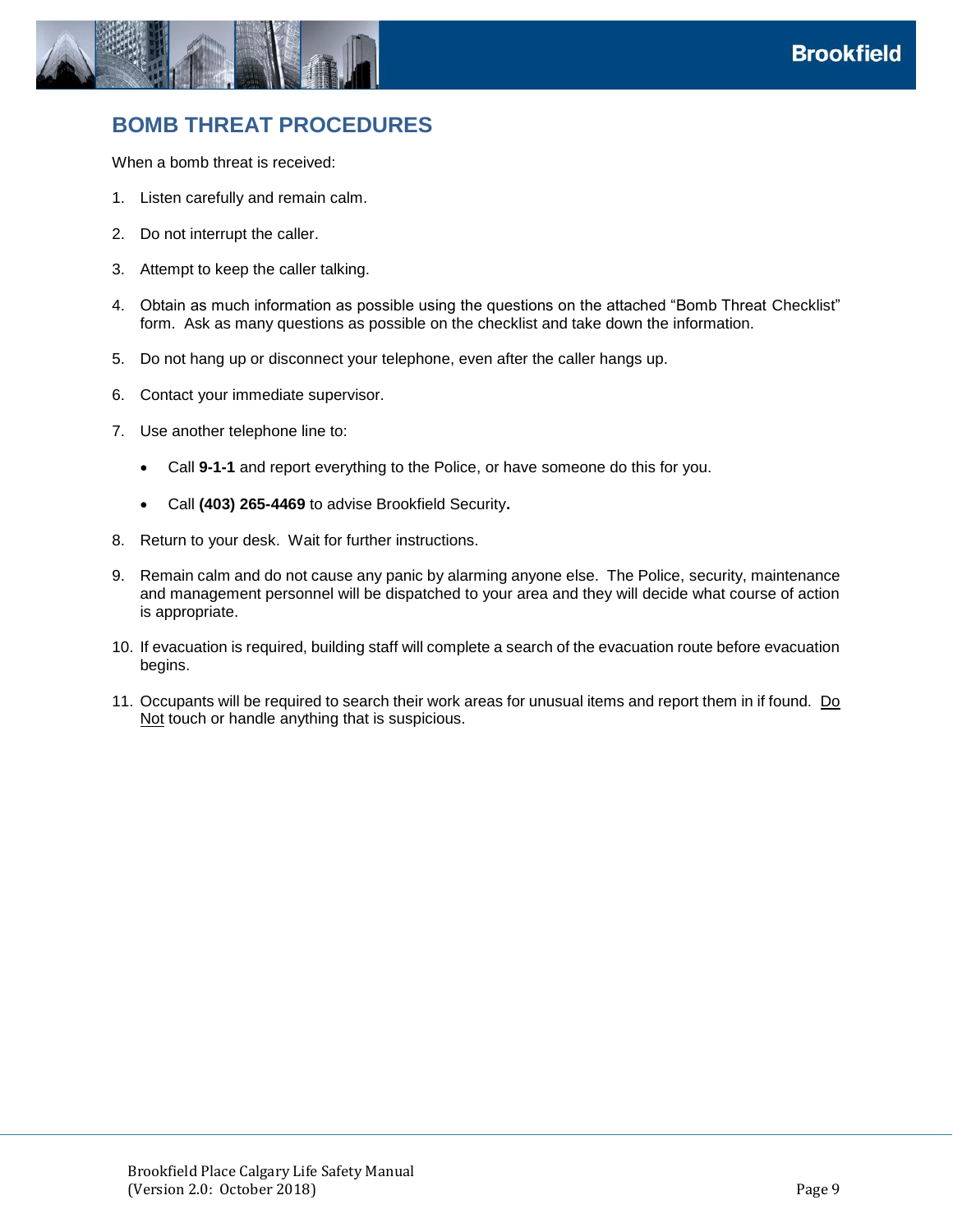

#### <span id="page-10-0"></span>**TELEPHONE BOMB THREAT CHECKLIST**

|                                               | <b>CALLER'S VOICE:</b> |        |                 |        |                          |        | <b>BACKGROUND SOUNDS:</b> |        |                          |
|-----------------------------------------------|------------------------|--------|-----------------|--------|--------------------------|--------|---------------------------|--------|--------------------------|
| $\Box$                                        | Calm                   | □      | Crying          | $\Box$ | Deep                     | $\Box$ | <b>Street Noises</b>      | □      | <b>Factory Machinery</b> |
| $\Box$                                        | Angry                  | $\Box$ | Normal          | Π      | Ragged                   | О      | Children                  |        | <b>Animal Noises</b>     |
| П                                             | Excited                | П      | <b>Distinct</b> | П      | Clearing<br>Throat       | О      | Voices                    |        | Clear                    |
| Г                                             | Slow                   | П      | Slurred         | $\Box$ | Deep<br><b>Breathing</b> | $\Box$ | <b>PA System</b>          |        | <b>Static</b>            |
| $\Box$                                        | Rapid                  | П      | Nasal           | П      | <b>Cracking Voice</b>    | $\Box$ | Music                     |        | Local                    |
| $\Box$                                        | Soft                   | П      | Stutter         | □      | <b>Disquised</b>         | $\Box$ | <b>Household Noises</b>   | Π      | Long Distance            |
| $\Box$                                        | Loud                   | $\Box$ | Lisp            | $\Box$ | Accent                   | $\Box$ | <b>Motors</b>             | $\Box$ | <b>Booth</b>             |
| Π                                             | Laughter               | Π      | Raspy           | Π      | Familiar                 | О      | Office Machinery          |        | Other                    |
| If voice is familiar, whom did it sound like? |                        |        |                 |        |                          |        |                           |        |                          |

#### **QUESTIONS TO ASK:**

| When is the bomb going to explode? |
|------------------------------------|
|                                    |
| Where is it right now?             |
|                                    |
| What does it look like?            |
|                                    |
| What will cause it to explode?     |
|                                    |
| Did you place this bomb?           |
|                                    |
| Why?                               |
|                                    |
| What is your name?                 |
|                                    |

#### **EXACT WORDING OF THREAT:**

#### **THREAT LANGUAGE**

| П. | Well-spoken / educated | Incoherent                   | Sex of Caller:                      |
|----|------------------------|------------------------------|-------------------------------------|
|    |                        |                              | Approximate Age:                    |
|    | Taped                  | Foul                         | Length of Call (Minutes):           |
|    | Irrational             | Message read by threat maker | Phone # at which call was received: |
|    |                        |                              | Date:<br>Time:                      |

| REPORT CALL IMMEDIATELY TO SECURITY | TELEPHONE: (403) 444-2888 |
|-------------------------------------|---------------------------|
| Call received by:                   | Phone #:                  |
| Company:                            | Room #:                   |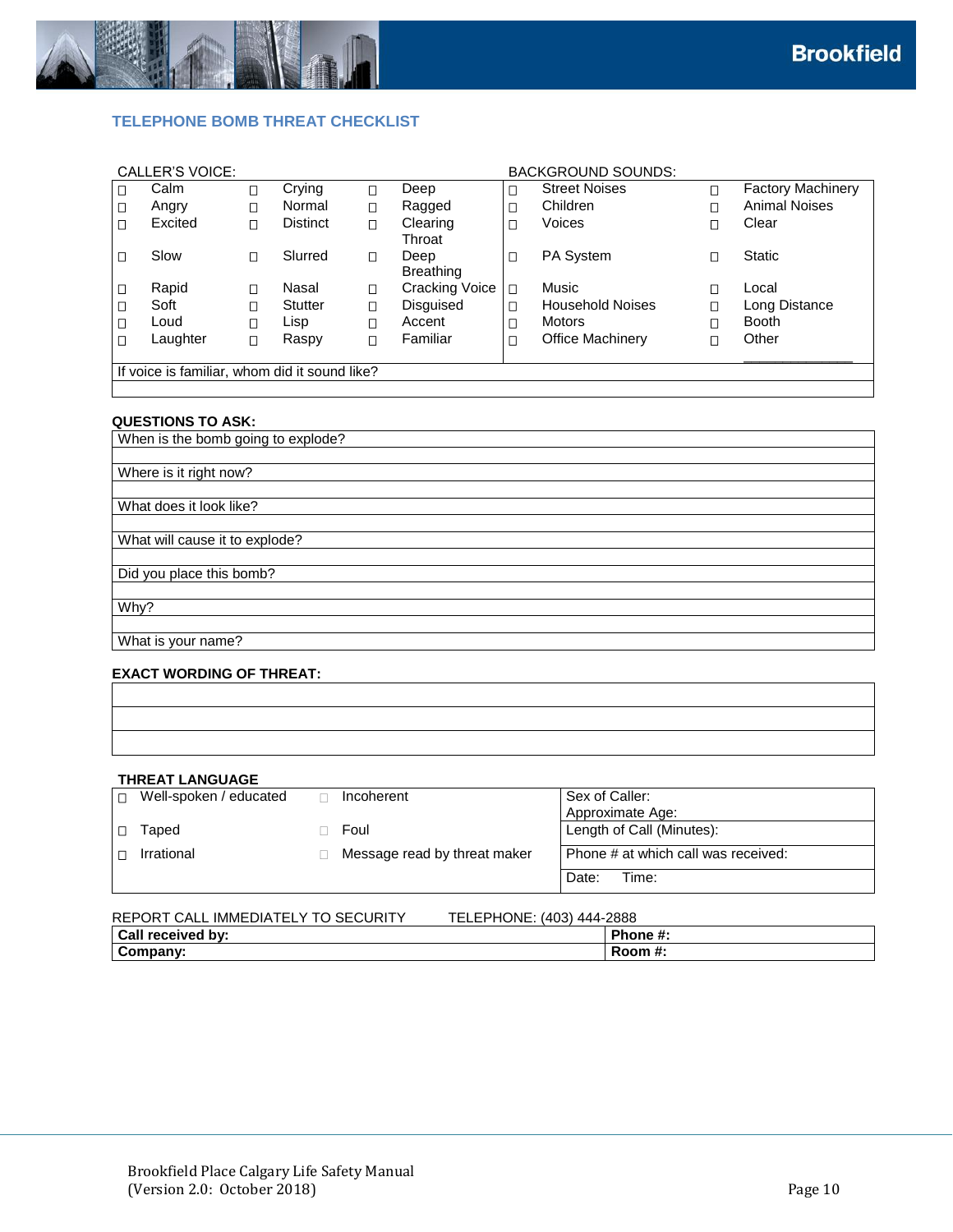

# <span id="page-11-0"></span>**ELEVATOR ENTRAPMENT**

If you are trapped in an elevator, please follow these guidelines:

- 1. Remain calm
- 2. Depress the bell button on the elevators control panel. This will generate a bell in the elevator, but will also activate the intercom system in the elevator so you can speak with security.
- 3. Notify Building personnel of your situation
- 4. Security will dispatch elevator personnel
- <span id="page-11-1"></span>5. Do not try to free yourself or escape. Remain calm and await instructions

# **LIFE SAFETY SYSTEMS**

The building security staff is on site 24-hours a day and is responsible to respond and manage alarms from the Central Alarm & Control Facility. This is located on the ground floor.

- If Brookfield staff is on site, they will respond to the ground floor to ensure there are sufficient staff to aid security in the response to the alarm.
- Staff will proceed to the ground floor fire exit doors to ensure the doorways are kept clear for exit from stairwells with instruction to occupants to continue to the off-site meeting areas.
- Staff will be available to accept information from occupants & Fire Wardens where needed.
- They will also be assisting security with crowd control.
- Brookfield Place Calgary is a double stairwell, fully sprinklered, office building which has a life safety system in place to provide all occupants with adequate protection before, during and after an emergency.

The following list of functions form part of our life safety system:

- A fire warden system.
- Fire Alarm System that allows the building staff and the Fire Department Personnel identify the location and type of alarm.
- One-way all call communication through the emergency address system. This system consists of loudspeakers in the ceilings on each floor and in the exit stairwells.
- Automatic shutdown of building ventilation fans.
- Smoke exhaust dampers for manual removal of smoke from floors based on Fire Department direction.
- 24-hour monitoring of the fire alarm systems.
- All elevators are brought to the main floor lobby level in the event of an emergency (or an alternate floor if the alarm originates from the main floor). Their use is confined to the Calgary Fire Department. These elevators can also be used for by the Fire Department for the evacuation of mobility impaired persons in immediate danger.

Each floor consists of the following life safety equipment: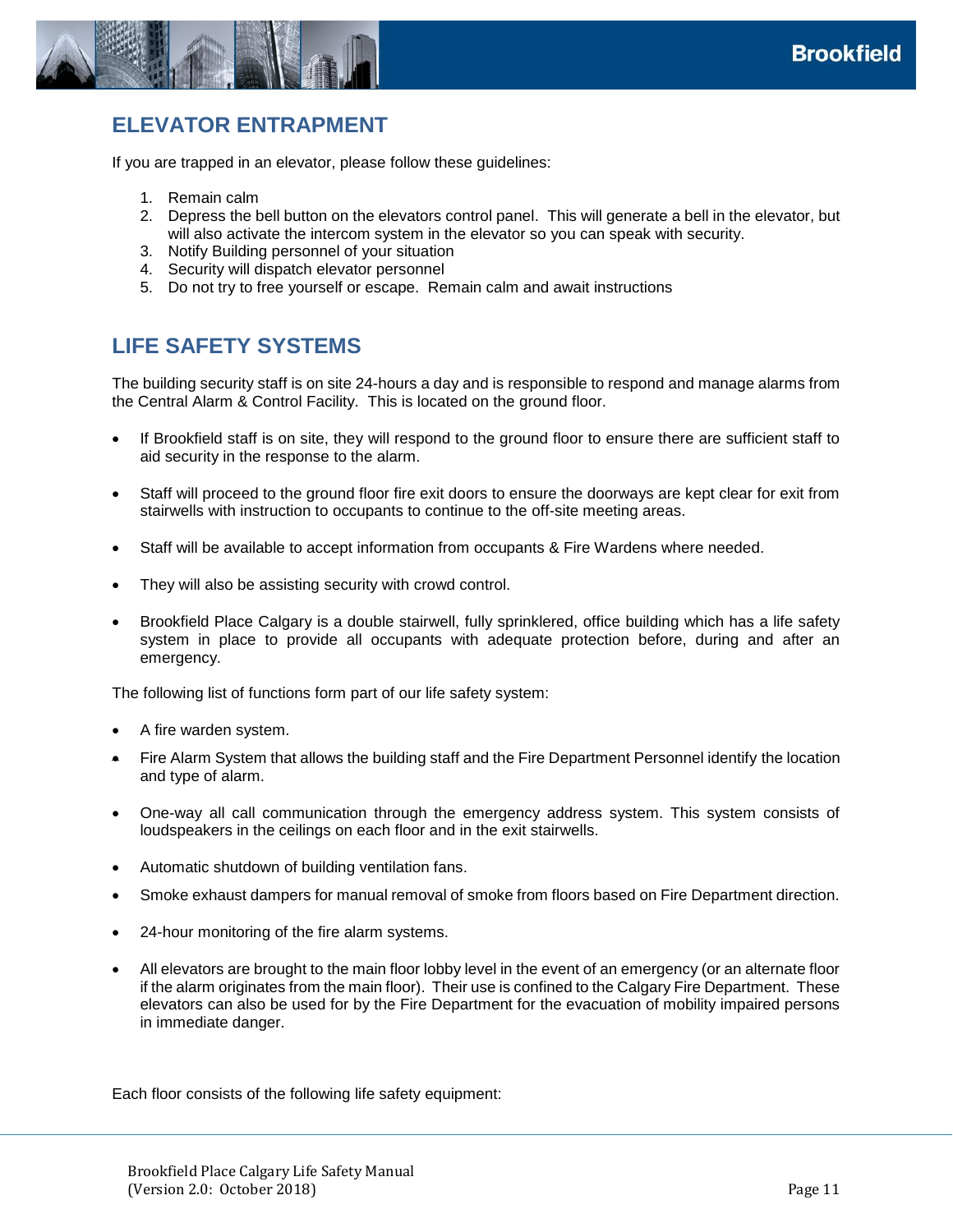

- Fire alarm pull stations: Located at the stairwell exits. When operated, they sound an evacuation alarm signal on the floor and on the floors immediately above and below. All other floors in the tower will receive a stand by signal.
- Fire extinguisher cabinets: A minimum of two (2) are located on each floor in the vicinity of the stairwell exits. All other extinguishers on a floor are usually individual tenant extinguishers controlled and maintained by the tenant (i.e. Kitchens).
- Stairwells: There are two (2) emergency exit stairwells are located on each floor.
- Fire Telephones: Are located in the passenger elevator lobbies. These telephones are connected to the CACF (Central Alarm and Control Facility), and provide direct communication to the building staff. The calls must originate from the floors: the CACF room cannot call the floors using the fire phone.
- Automatic Thermal (Heat) Detectors are located in areas where high heat is generated.
- Smoke Detectors: Located in the ceiling space.
- Automatic Ceiling Sprinklers.
- Water supply to ensure that in case of fire, there will be adequate water.
- Cross Over floors to aid in evacuation should an emergency occur. Cross Over floors are accessible from both stairwells and provide a protected route for occupants to travel between the stairwells. There are signs in the stairwell landings identifying these Cross Over floors. Should a Cross Over floor be in evacuation mode, (120 beats per minute), evacuees should not to enter the Cross Over floor.

#### Alarm Warning System

- Fast or Evacuation Stage: A 120 beats per minute high-pitched 'tone' sounding through the public address system followed by an announcement to evacuate the floor. Evacuate your floors on hearing this tone. The floor of the alarm, the floor above and the floor below will all receive this tone. In a rare occasion, this may be heard throughout the building when a full complex evacuation is taking place.
- Slow or Alert Stage: A 20 beats per minute sound through the public address system followed by an announcement advising you to stand by for further instructions. All floors not in the evacuation stage will receive this tone alerting them of an alarm somewhere else in the tower. This means occupants on these floors are not required to evacuate at this time, and are to stand by for further instructions.
- Strobes lights will activate in the tower indicating an alarm condition.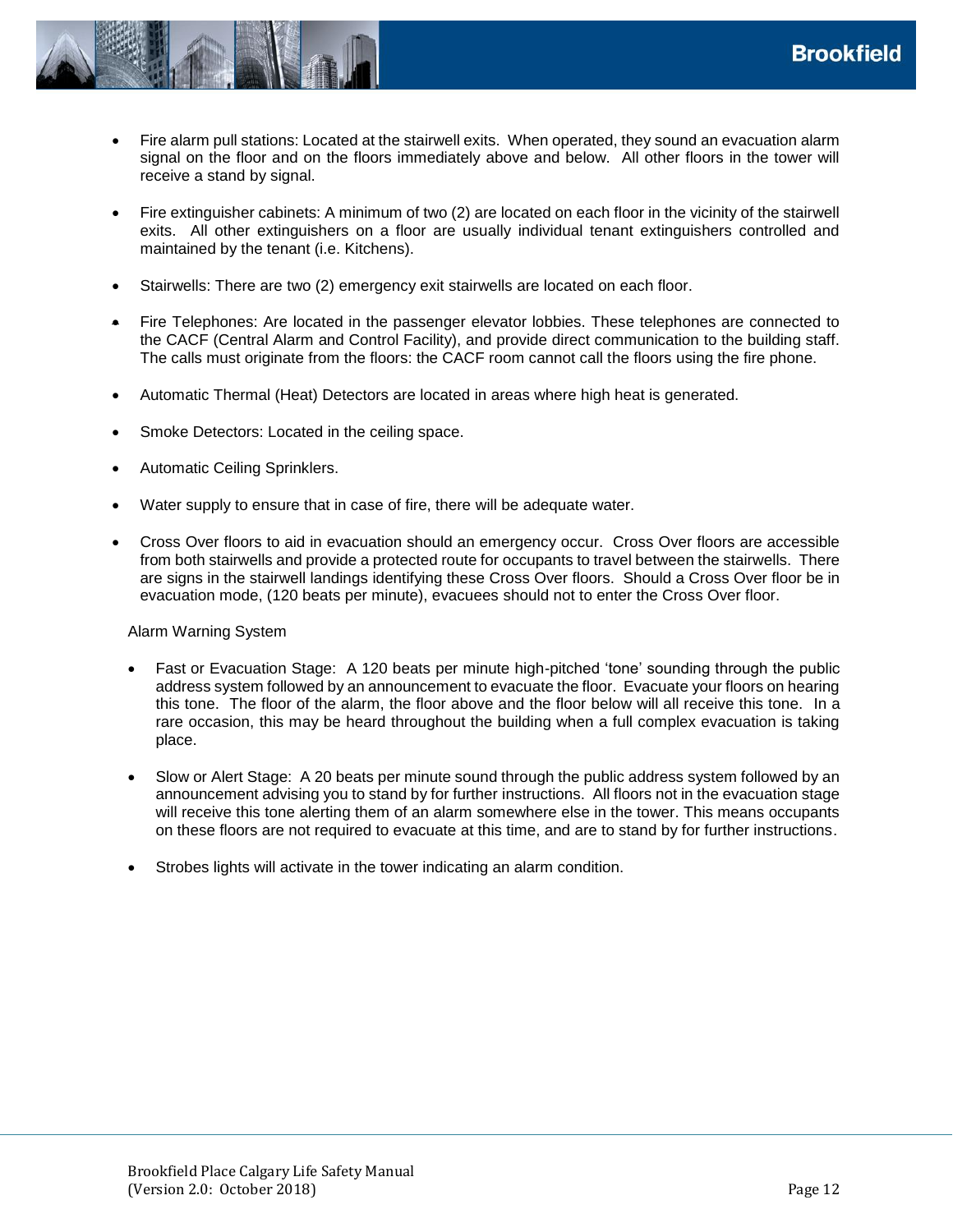

# <span id="page-13-0"></span>**SHELTER IN PLACE**

Sheltering-In-Place is the concept of using an existing structure for protection from the outdoors. Severe weather, a civil disturbance or riot, a hazardous material (hazmat) spill, a biological or chemical threat, a terrorist incident, these are all situations that could require Sheltering-In-Place. In such cases it may be safer to stay indoors than to go outside so building. Occupants are requested to remain in the building in response to this situation.

During a shelter in place situation Brookfield may do some or all of the following:

- Shutting down HVAC systems,
- closing and securing doors,
- stopping elevators, and
- limiting access and egress.

Communications regarding a shelter in place event will be made by the property team.

Fire Wardens will then activate their company shelter in place plans. Fire Wardens will assist by ensuring staff understand the importance of the shelter in place for their own welfare. They will ensure all instructions provided by building management and their own management are carried out until such time as the shelter in place has been lifted.

Occupants should remain within tenant spaces to lessen the likelihood that person may inadvertently enter hazardous areas; this is particularly true in emergency situations where the nature, origin and location of the threat(s) is not known.

There are two types of scenarios for Sheltering-In-Place.

The first is providing an "unsealed" shelter. In this situation, the building occupants remain inside the building for increased safety and security for a given period of time and where ingress and egress is controlled and HVAC systems are on normal operation.

The other scenario is a "sealed" shelter, which is normally the result of an exterior biological, chemical or radiological airborne threat. In this case, the building HVAC systems will be closed to outside air intake and occupants should remain inside the building on their floor, or move to the interior lobby of their floor and away from windows and areas of higher air infiltration for a given period of time. The building will be locked down and controls will be placed on ingress and egress to and from the building.